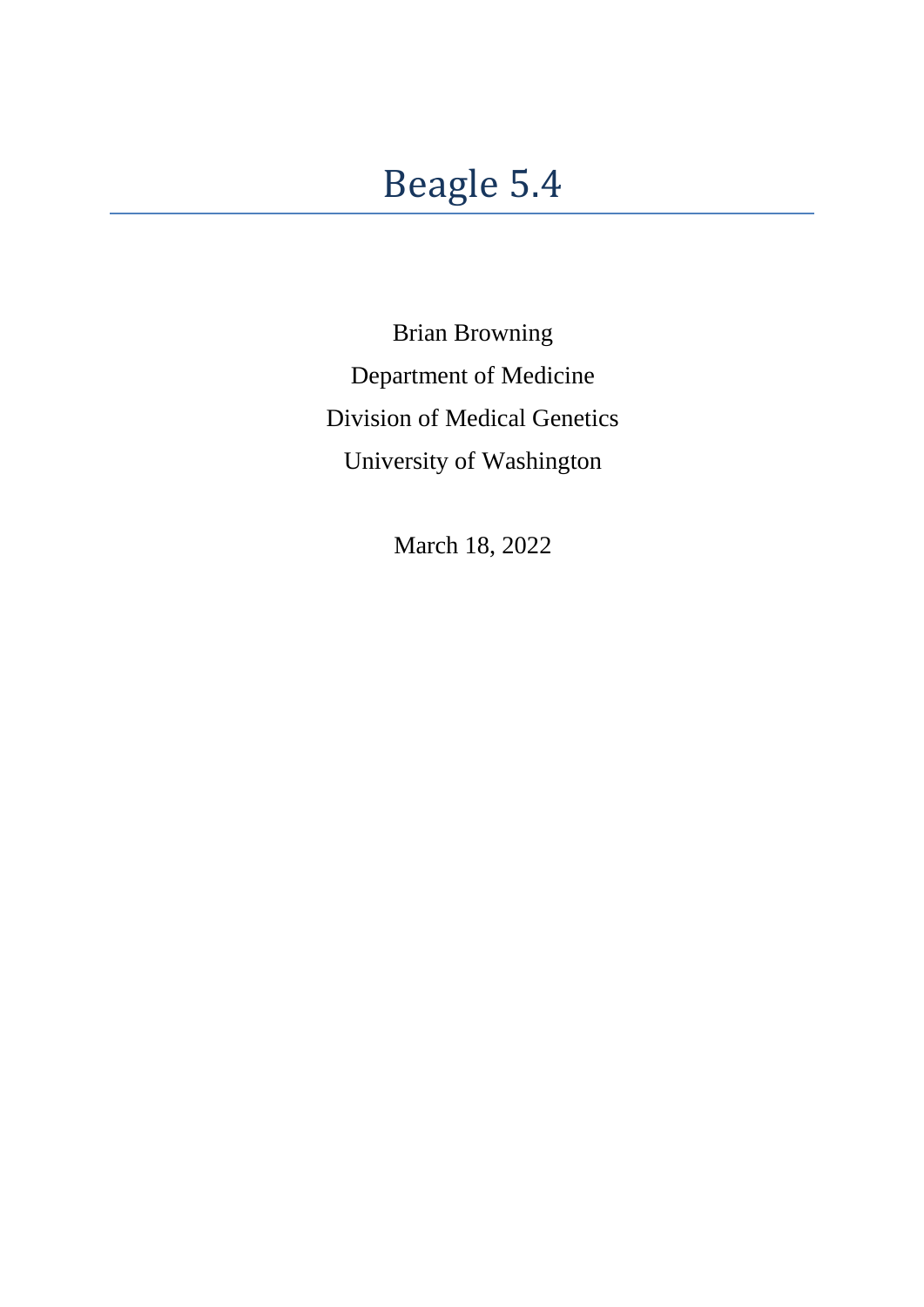# <span id="page-1-0"></span>**Contents**

| $\mathbf{1}$ |  |  |  |  |
|--------------|--|--|--|--|
| 2            |  |  |  |  |
|              |  |  |  |  |
|              |  |  |  |  |
|              |  |  |  |  |
|              |  |  |  |  |
|              |  |  |  |  |
|              |  |  |  |  |
|              |  |  |  |  |
|              |  |  |  |  |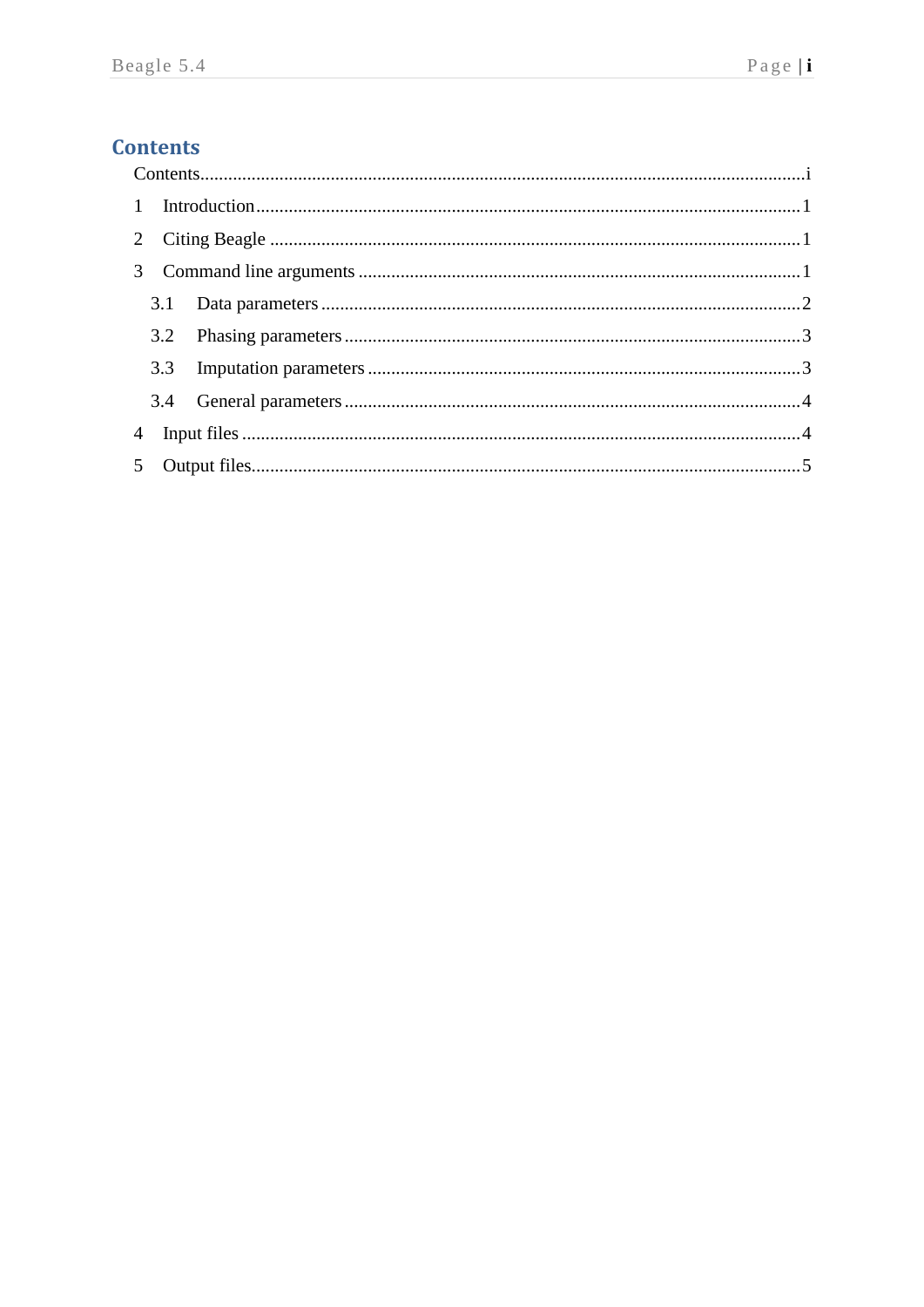### <span id="page-2-0"></span>**1 Introduction**

Beagle is a program for phasing and imputing missing genotypes. Sporadic missing genotypes are imputed during phasing. If a reference panel of phased genotypes is specified with the **ref** argument, ungenotyped markers that are present in the reference panel can also be imputed. Beagle version 5 does not infer genotypes from genotype likelihood input data, but Beagle versions 4.0 and 4.1 have this capability.

### <span id="page-2-1"></span>**2 Citing Beagle**

The Beagle software program is freely available and may be downloaded from the Beagle web site:

<http://faculty.washington.edu/browning/beagle/beagle.html>

If you use Beagle and publish your analysis, please report the program version and cite the appropriate publication.

The Beagle 5.4 phasing algorithm is described in:

B L Browning, X Tian, Y Zhou, and S R Browning (2021). Fast two-stage phasing of large-scale sequence data. Am J Hum Genet 108(10):1880-1890. [doi:10.1016/j.ajhg.2021.08.005](https://doi.org/10.1016/j.ajhg.2021.08.005)

The Beagle 5.4 imputation algorithm is described in:

B L Browning, Y Zhou, and S R Browning (2018). A one-penny imputed genome from next generation reference panels. Am J Hum Genet 103(3):338- 348. [doi:10.1016/j.ajhg.2018.07.015](https://doi.org/10.1016/j.ajhg.2018.07.015)

#### <span id="page-2-2"></span>**3 Command line arguments**

Beagle is run using Java version 1.8 (or later version). Enter "java –version" at the unix command prompt to check the version of java installed on your computer. The most recent Java interpreter can be downloaded from **[www.java.com](http://www.java.com/)**. Attempting to run Beagle with an earlier version of Java will produce an "Unsupported Class Version" error.

To run Beagle, enter the following command at the command prompt:

java –Xmx[*GB*]g –jar beagle.jar [*arguments*]

where [*GB*] is an upper bound on the memory pool in gigabytes (e.g.  $-Xmx50g$ ), and [*arguments*] is a space separated list of parameter values, each having the format **parameter=value**.

There are only two required command line arguments: a **gt** argument to specify the input file with genotype data and an **out** argument to specify the output file prefix. However, the **map** argument is recommended. It may be beneficial to specify an appropriate effective populations size with the **ne** argument if you are imputing ungenotyped markers in a small or inbred population.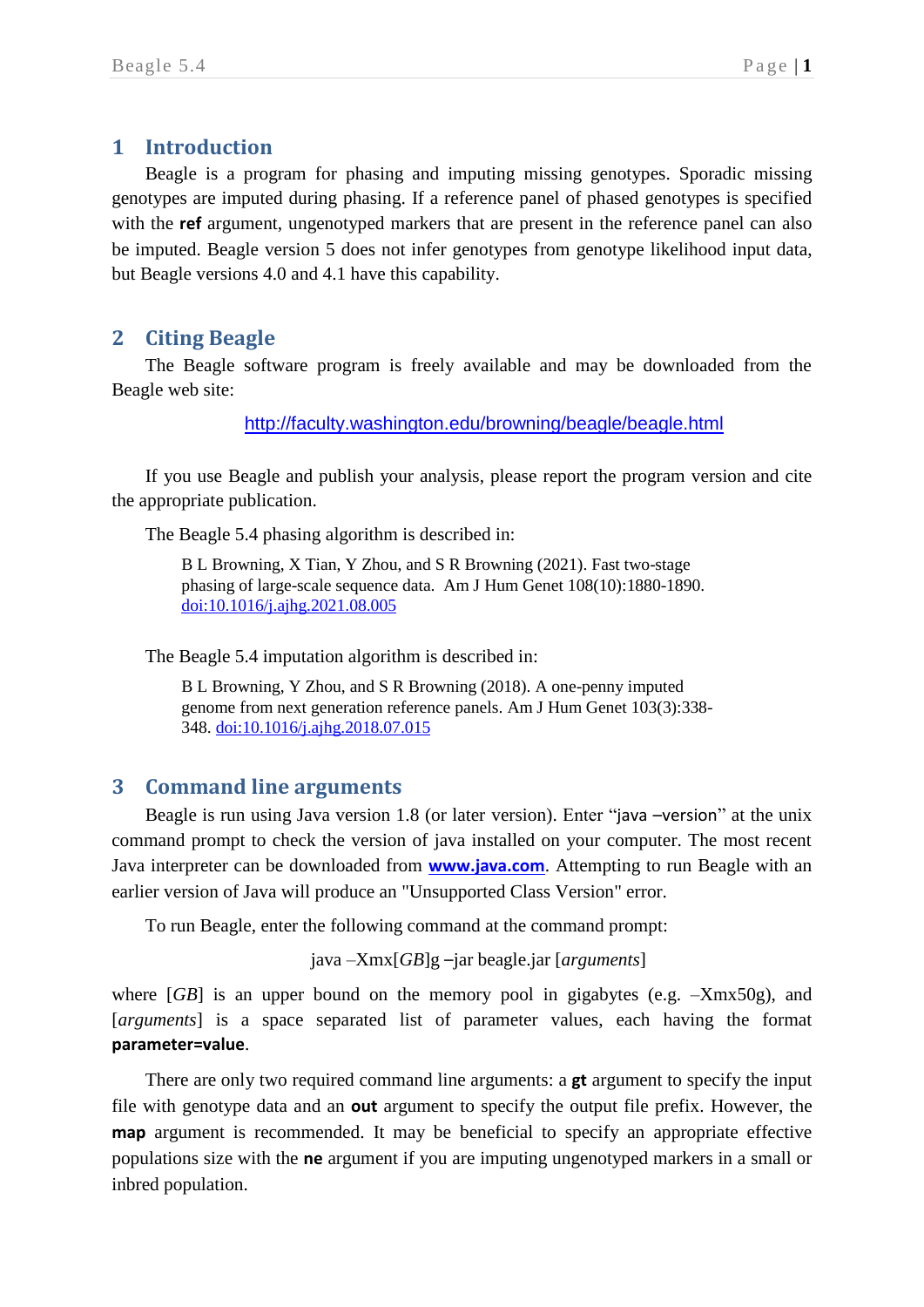The **window** parameter controls the amount of computer memory that is used. Shorter windows require less memory. The **iterations** parameter controls the trade-off between compute time and phasing accuracy. The default values of the **window** and **iterations** parameters perform well in most cases.

A reference panel with phased, non-missing genotypes can be specified with the **ref** parameter. Corresponding markers in the reference and target VCF files must have identical CHROM, POS, REF, and ALT fields, and must have the same order in both files. Before using a reference panel, you may need to run the [conform-gt](http://faculty.washington.edu/browning/conform-gt.html) program to adjust the genomic position, allele order and chromosome strand of the markers in your data to match the reference panel.

The recommended file format for the **ref** parameter is bref3 format (.bref3) because this format gives the fastest computation time. Tools for converting between VCF and bref3 are available on the Beagle web page. Beagle will also accept reference files in Variant Call Format (.vcf) and gzip-compressed VCF format (.vcf.gz).

Sporadic missing genotypes are imputed during haplotype phasing. If a reference panel is used, ungenotyped markers that are present in the reference panel will be imputed after haplotype phasing. If you do not wish to impute ungenotyped markers, use the **impute=false** argument. Study sample markers that are not in the reference panel are excluded from the output VCF file.

#### <span id="page-3-0"></span>**3.1 Data parameters**

- ❖ **gt=**[file] specifies a VCF file containing genotypes for the study samples. Each VCF record must contain a GT (genotype) format field. If any heterozygote genotype is unphased (with '/' allele separator) in a marker window, Beagle 5.4 will consider all heterozygote genotypes to be unphased, regardless of the allele separator used ('|' or '/').
- ❖ **ref=**[file] specifies a reference panel in bref3 or VCF format. Each genotype must have two phased, non-missing alleles. If a VCF file is specified, the phased allele separator must be used '|'.
- ❖ **out=**[string] specifies the output filename prefix. The prefix may be an absolute or relative filename, but it cannot be a directory name.
- ❖ **map=**[file] specifies a PLINK format genetic map with cM units. HapMap genetic maps in PLINK format for GRCh36, GRCh37, and GRCh38 are available for [download.](http://bochet.gcc.biostat.washington.edu/beagle/genetic_maps/) Beagle uses linear interpolation to estimate genetic positions between map positions. If no genetic map is specified, Beagle assumes a constant recombination rate of 1 cM per Mb.
- ❖ **chrom=**[chrom]**:**[start]**-**[end] specifies a chromosome interval: [chrom] is the CHROM field in the input VCF file and [start] and [end] are the starting and ending positions. The entire chromosome, the beginning, or the end may be specified by **chrom=**[chrom], **chrom=**[chrom]**:-**[end], and **chrom=**[chrom]**:**[start]**-** respectively.
- ❖ **excludesamples=**[file] specifies a file containing samples (one sample identifier per line) to be excluded from the analysis.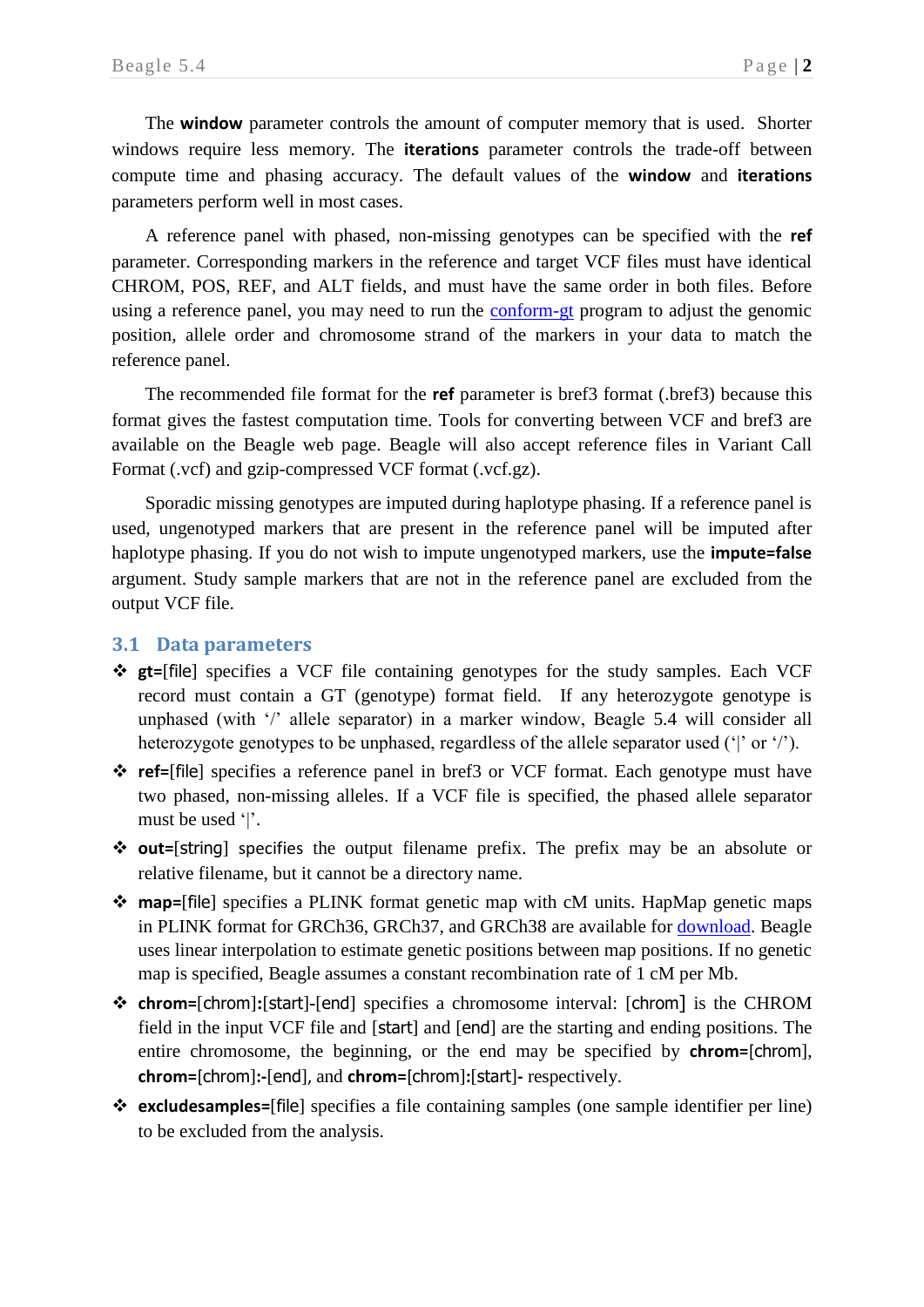❖ **excludemarkers=**[file] specifies a file containing markers (one marker per line) to be excluded from the analysis. Each line of the file can be either an identifier from a VCF record's ID field or a genomic coordinate in the format: CHROM:POS.

#### <span id="page-4-0"></span>**3.2 Phasing parameters**

- ❖ **burnin=**[positive number] is the maximum number of burnin iterations used to estimate an initial haplotype frequency model for inferring genotype phase (default: **burnin=3**).
- ❖ **iterations=**[positive number] is the number of iterations used to estimate genotype phase (default: **iterations=12**). Increasing this parameter will trade increased computation time for increased phasing accuracy.
- ❖ **phase-states=**[positive number] is the number of model states used to estimate genotype phase (default: **phase-states=280**).

#### <span id="page-4-1"></span>**3.3 Imputation parameters**

- ❖ **impute=**[true/false] specifies whether markers that are present in the reference panel but absent in that target will be imputed (default: **impute=true**). This option has no effect if no reference panel is specified (see **ref** argument).
- ❖ **imp-states=**[positive number] is the number of model states used to impute ungenotyped markers (default: **imp-states=1600**).
- ❖ **imp-segment=**[positive number] is the minimum cM length of haplotype segments that will be incorporated in the HMM state space for a target haplotype (default: **impsegment=6.0**).
- ❖ **imp-step=**[positive number] is the length in cM of the step in centiMorgans used for detecting short IBS segments (default: **step=0.1**).
- ❖ **imp-nsteps=**[integer > 1] is the number of consecutive steps (see **imp-step** argument) that will be considered when detecting long IBS segments (default: **imp-nsteps=7**).
- ❖ **cluster=**[nonnegative number] specifies the maximum cM distance between individual markers that are combined into an aggregate marker when imputing ungenotyped markers (default: **cluster=0.005**).
- ❖ **ap=**[true/false] specifies whether AP1 and AP2 (allele probability) fields will be included in the output VCF file when imputing ungenotyped markers (default: **ap=false**). By default, allele probabilities are not printed because the the sum of the two allele probabilities (the allele dose) is always printed in the DS format field.
- ❖ **gp=**[true/false] specifies whether a GP (genotype probability) format field will be included in the output VCF file when imputing ungenotyped markers (default: **gp=false**). Genotype probabilities are calculated from allele probabilities assuming Hardy-Weinberg Equilibrium. Consequently, the alleles in the genotype with highest genotype probability may occasionally be different than the genotype obtained by taking the allele with highest probability on each haplotype, which is the genotype reported in the GT format field.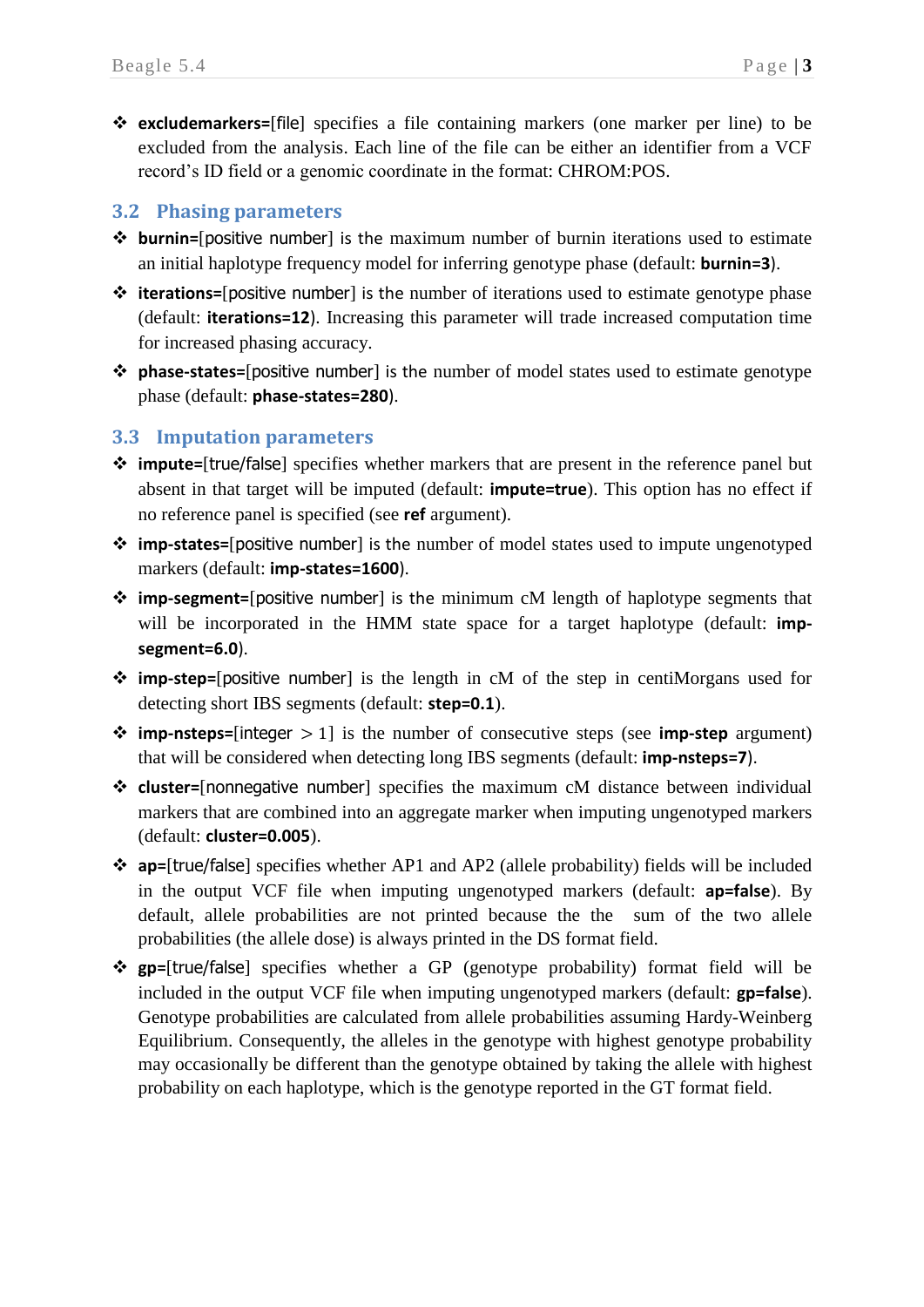#### <span id="page-5-0"></span>**3.4 General parameters**

- ❖ **ne=**[integer] specifies the effective population size (default: **ne=100000**). If the input genotypes are unphased, Beagle will automatically estimate the **ne** parameter prior to haplotype phasing unless **em=false**.
- ❖ **err=**[nonnegative number] specifies the allele mismatch probability for the hidden Markov model. If the input genotypes are unphased, Beagle will automatically estimate the **err** parameter prior to haplotype phasing unless **em=false**. If no **err** parameter is specified, the **err** parameter will be set equal  $\theta/(2(\theta + H))$  where *H* is the number of haplotypes and  $\theta = 1/(0.5 + \ln H)$ .
- ❖ **em=**[true/false] specifies whether the initial **ne** and **err** parameters will be replaced with estimated values prior to haplotype phasing (default: **em=true**). If **em=true**, the initial parameter values will be updated using an expectation maximization (EM) algorithm. If **em=false**, the initial **ne** and **err** parameters will be used for phasing and imputation. The **em** has no effect if the input genotypes are phased.
- ❖ **window=**[positive number] specifies the cM length of each sliding window (default: **window=40.0**). The **window** parameter must be at least 1.1 times as large as the **overlap** parameter. Reducing the **window** parameter will reduce the amount of memory required for the analysis.
- ❖ **overlap=**[positive number] specifies the cM length of overlap between adjacent sliding windows (default: **overlap=2.0**).
- ❖ **seed=**[integer] specifies the seed for the random number generation (default: **seed=-99999**). Repeating an analysis with the same **seed** and **nthreads** parameters will produce the same phased and imputed genotypes.
- ❖ **nthreads=**[positive integer] specifies the number of computational threads that will be used. If the **nthreads** parameter is not specified, the **nthreads** parameter will be set equal to the number of CPU cores on the host machine. The **nthreads** parameter value is printed in the output **log** file.

### <span id="page-5-1"></span>**4 Input files**

Beagle uses [Variant Call Format](http://faculty.washington.edu/browning/beagle/intro-to-vcf.html) (VCF) 4.3 for input and output genotype data. Pseuodoautosomal and non-pseudoautosomal X-chromosome genotypes must be in separate input files and analysed separately unless male haploid genotypes are coded as homozygous diploid genotypes.

Beagle assumes that an input VCF file that has a name ending in ".gz" is compressed with gzip or bgzip, and that a reference VCF file that has a name ending in ".bref3" is compressed with bref version 3.